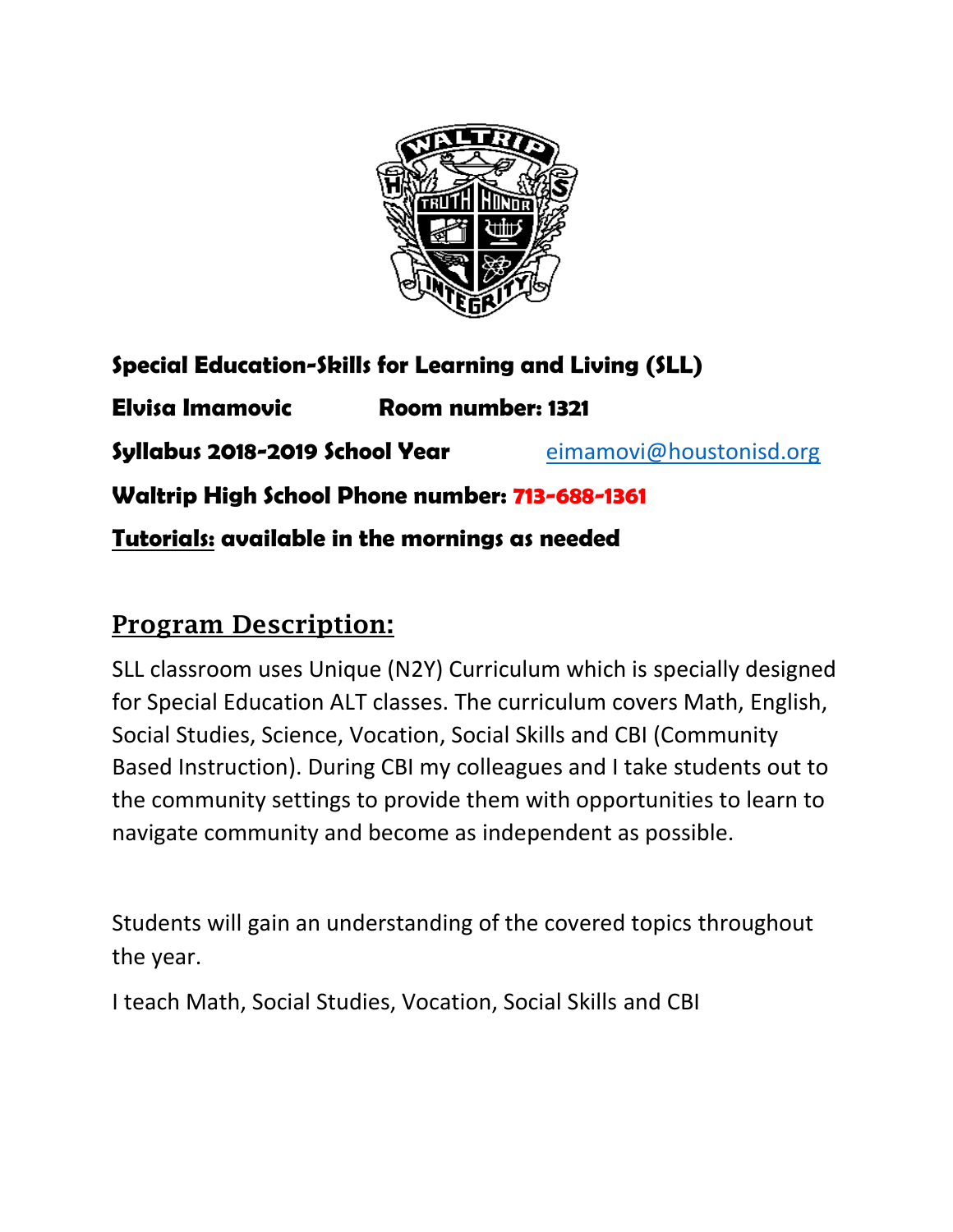## This school year we will be studying following:

- **Math**: Numbers and Computation, Time, Liquid Measurement, Geometry, Money, Word problems, Simple equalities,
- **Social Studies**: Branches of US Government, Capital cities, Our state, Important people in History, Types of Government, Civil rights, personal economics (savings)
- **Vocation:** recycling, gardening, cooking, organizing, sorting, ironing, washing laundry
- **Social Skills:** treating others with respect, punctuality, behavior in different community settings, appropriate touching (of others), personal space, voice control (in different settings), behavior selfcheck.
- **CBI (Community Based Instruction):** We will be going out on Wednesdays and it includes: Metro/Rail Training, Library, Museums, Grocery shopping, Houston Police Department (mounted unit, police museum), Houston Fire House, community places that teach our students work skills (example: Starbucks, HEB, Incredible Arrangements).

\***Student Expectations:** students are expected to be on time, their best behavior and participate fully.

• **Grading Policy:** 

-Classroom participation/observation: 40%

-Daily work: 20%

-Community Instruction: 20%